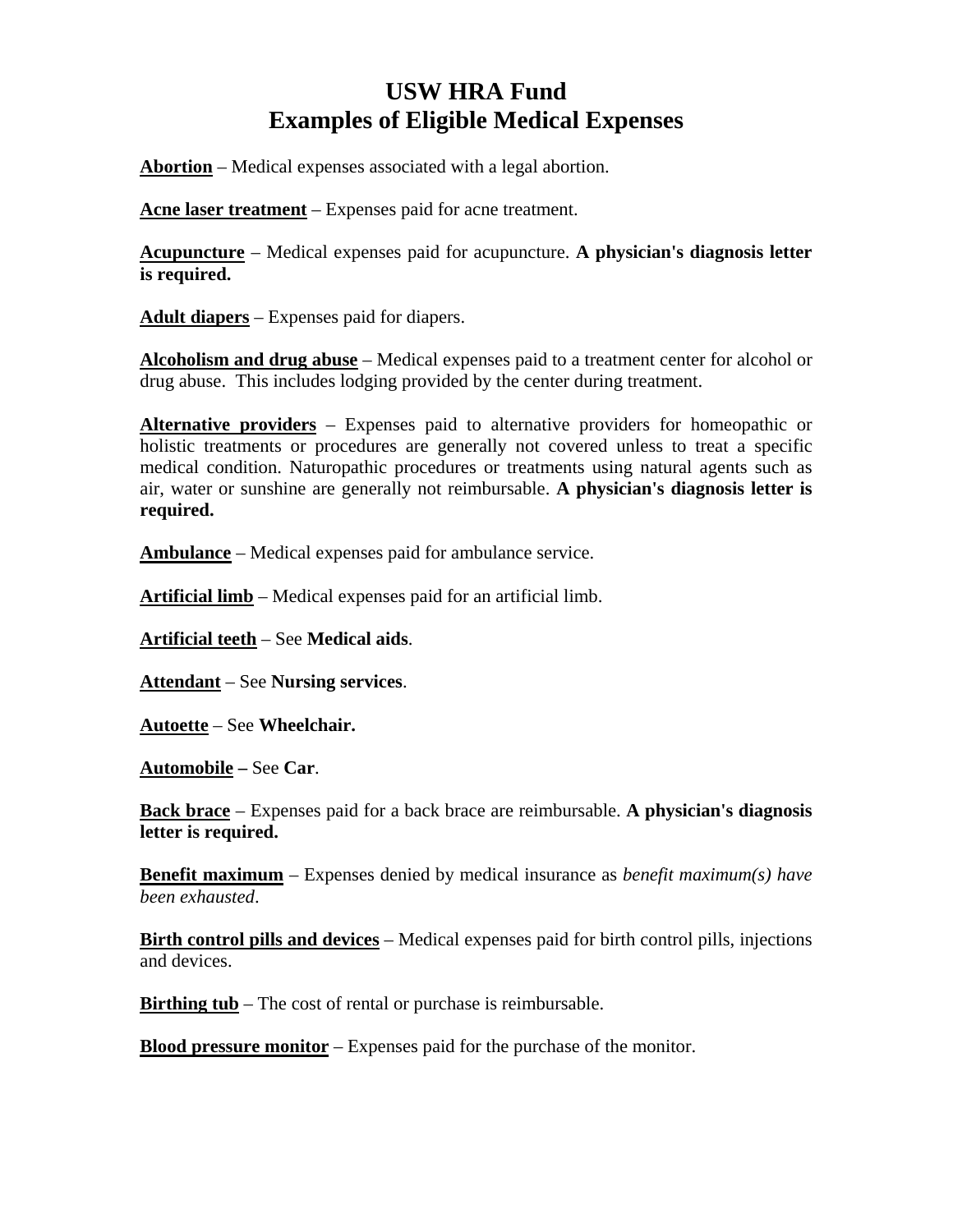**Braille books and magazines** – The amount by which the cost of Braille books and magazines for use by a visually impaired person exceeds the price for regular books and magazines is reimbursable.

**Breast augmentation** – Expenses related to breast augmentation (such as implants or injections) are not reimbursable because the procedure is cosmetic in nature. However, medical costs related to the removal of breast implants that are defective or are causing a medical problem are reimbursable.

**Breast pump** – Even if prescribed, a breast pump used for the convenience of the mother is not reimbursable. However, a breast pump may be reimbursable if prescribed to alleviate a specific medical condition affecting either the mother (such a cyst) or the child (such as an ailment that prevents nursing).

**Breast reconstruction surgery** – Breast reconstruction surgery following a mastectomy corrects a deformity related to a disease; therefore, the cost is an expense for medical care and is reimbursable.

**Breast reduction** – Medical expenses related to breast reduction surgery are reimbursable only with a **physician's diagnosis letter** explaining that the procedure is medically required and not for cosmetic purposes (that is, to prevent or treat an illness or disease).

**Capital expenses** – If the main purpose is medical care capital expenses paid for special equipment installed in a participant's home or for improvements to the home**. See footnote at bottom for more detailed explanation.** 

**Childbirth classes** – Expenses for childbirth classes are reimbursable but are limited to expenses incurred by the mother-to-be. Expenses incurred by a "coach," even if that is the father-to-be, are not reimbursable. To qualify as medical care, the classes must address specific medical issues, such as labor, delivery procedures, breathing techniques and nursing.

**Chiropractor** – Expenses paid to a chiropractor for medical care.

**Christian Science practitioners** – Medical expenses paid to Christian Science practitioners.

**Clinic** – Medical expenses for treatment at a health clinic.

**COBRA premiums** – COBRA premiums that you pay for yourself or your eligible dependents.

**Co-payment amounts** – Medical co-payment amounts and deductibles

**Contact lenses** – See **Vision care.**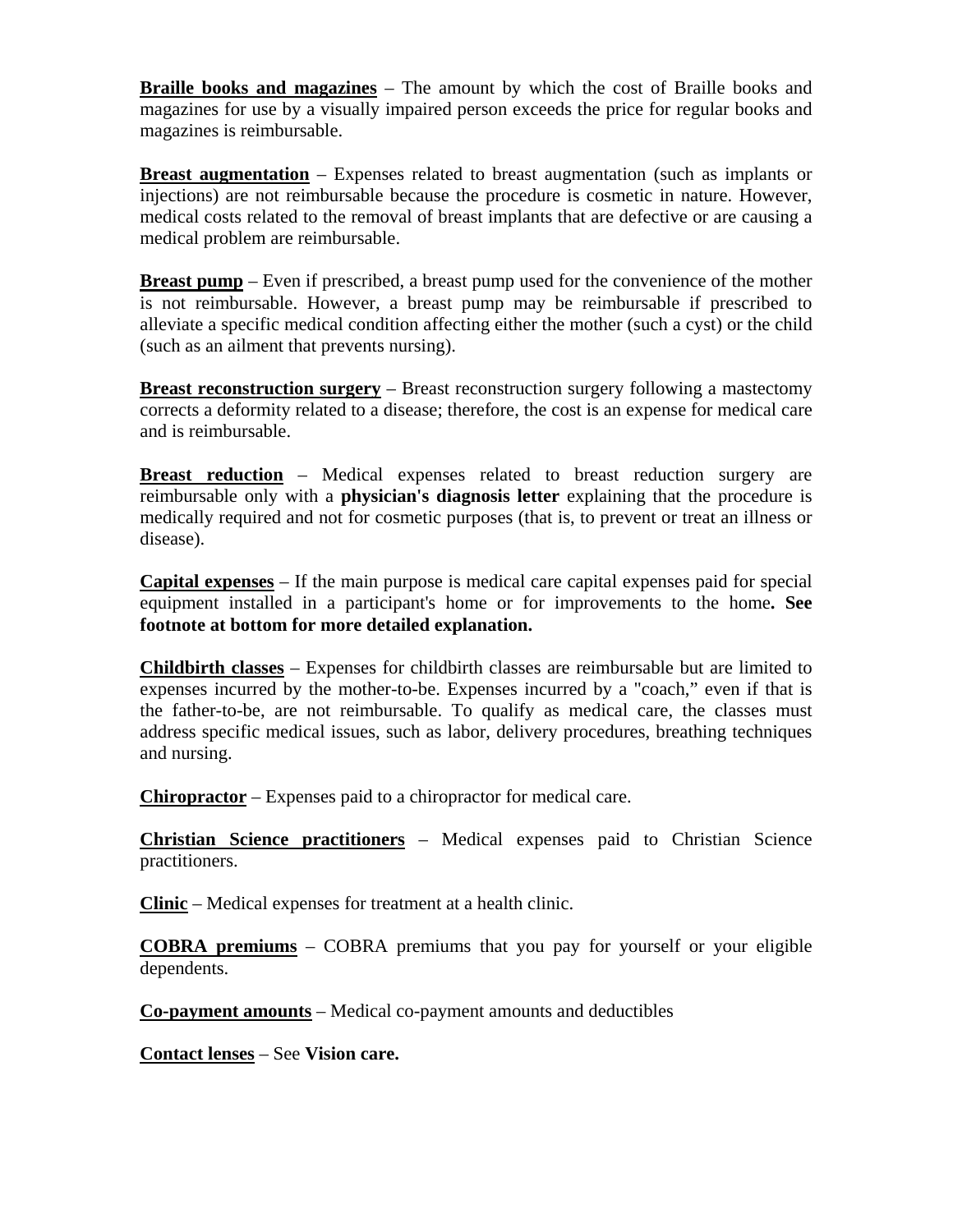**Copies of medical records or radiographs** – Payments required to have medical records or radiographs duplicated.

**Cosmetic surgery** – Medical expenses for cosmetic surgery are reimbursable only if the surgery is necessary to improve a deformity arising from, or directly related to, a congenital abnormality, a personal injury resulting from an accident or trauma, or a disfiguring disease. This applies to any procedure that is directed at improving the patient's appearance and does not meaningfully promote the proper function of the body or prevent or treat illness or disease. For example, face lifts, hair transplants, hair removal (electrolysis), liposuction and teeth bleaching are generally not reimbursable. If there is a concern that a medical or dental surgery could be considered cosmetic, a **physician's diagnosis letter is required.**

**CPR classes** – Expenses paid for CPR classes as part of birthing classes are reimbursable, otherwise a **physician's diagnosis letter is required**.

**Crutches** – Medical expenses paid to buy or rent crutches.

**Deductibles** – Medical insurance deductibles.

**Dental treatment** – Medical expenses for certain dental treatments are reimbursable.

**Diaper service** – Payments for diapers or diaper services are not reimbursable unless they are needed to relieve the effects of a particular disease. See **Adult Diapers.**

## **Diets** – See **Special foods**.

**Disability** – See **Braille books and magazines, Capital Expenses, Car, Guide dog or other animal, Learning disability, Mentally retarded special home for, Personal use items, Schools (Special), Television, Therapy, Transportation, and Wheelchair**.

**Donor egg extraction** – Procedural expenses paid for the process of donor egg extraction to treat infertility.

**Doula** – Expenses paid for a doula who's primary purpose is for delivery of the infant are reimbursable. Charges where the primary purpose is child care after delivery are not reimbursable. An explanation of the primary purpose must accompany the claim.

**Drugs** – See **Medicines**.

**Drug addiction** – See **Alcoholism and drug abuse**.

**Egg donor fees and expenses** – The unreimbursed expenses for egg donor fees for an attempted pregnancy, the agency fee for procuring the donor and coordinating the transaction between the donor and recipient, medical and psychological testing for the donor and the legal fees for preparing a contract between the recipient and the donor are reimbursable.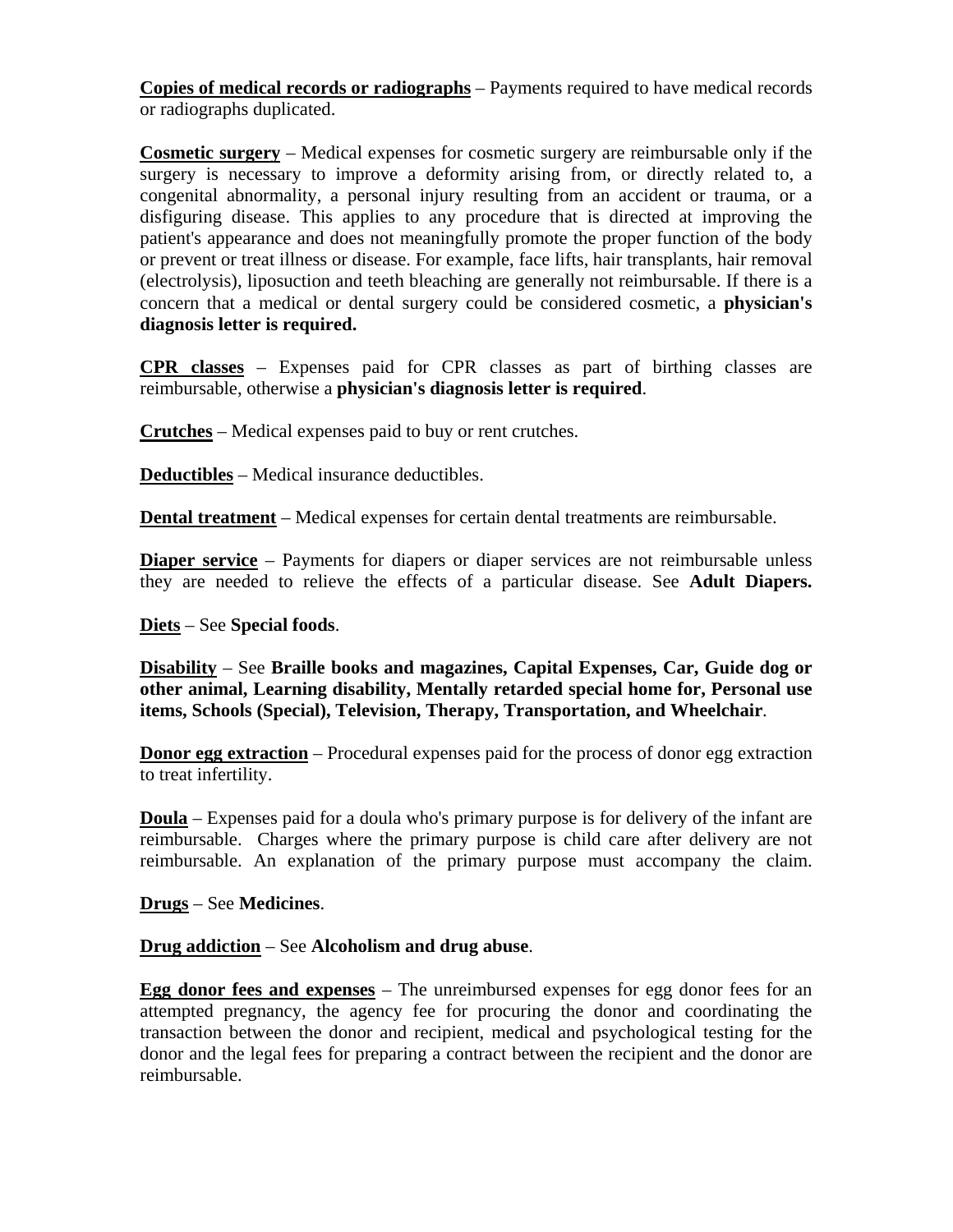## **Electrolysis or hair removal** – See **Cosmetic surgery**.

**Embryo storage** – Expenses paid for embryo storage.

## **Employment taxes** – See **Nursing services**.

**Equipment supplies and diagnostic services** – Equipment such as crutches, supplies, bandages and diagnostic devices such as blood sugar test kits may be reimbursable medical expenses if they for the diagnosis, cure, mitigation, treatment or prevention of disease, or for the purpose of affecting any body structure or function. The cost of home exercise equipment purchased on a doctor's recommendation as part of treatment for obesity is a deductible medical expense (a physician's diagnosis letter is required).

**Exercise equipment** – The cost of exercise equipment for general well-being is not reimbursable. If the equipment is prescribed by a physician to treat specific medical conditions (e.g. diabetes), then the expense is reimbursable. **A physician's diagnosis letter is required.** 

**Exercise programs** – Unless prescribed by a physician to treat a specific medical condition, exercise programs are related to general health and are not reimbursable.

**Eyeglasses** – See **Vision care**.

**Face lifts** – See **Cosmetic surgery.**

**Fertility** – Medical expenses related to the treatment of infertility, including in-vitro fertilization, fertilization (including storage of eggs or sperm) and surgery (including an operation reversing sterilization surgery).

**Foreign countries –** Medical expenses incurred in countries outside the United States are reimbursable.

**Food** – **See Special foods.**

**Founder's fee** – See **Lifetime care.** 

**Genesis** – Expenses paid for genesis to treat conditions such as rosacea. **A physician's diagnosis letter is required.** 

## **Group medical insurance** - See **Insurance premiums**.

**Guide dog or other animal** – The cost of a guide dog or other animal used by the visually impaired or hearing impaired is reimbursable. Costs associated with a dog or other animal trained to assist persons with other physical disabilities are also reimbursable, as are amounts paid for the care of these specially-trained animals.

## **Hair transplant** – See **Cosmetic surgery**.

**Hearing aids** – Medical expenses for a hearing aid, repairs and batteries.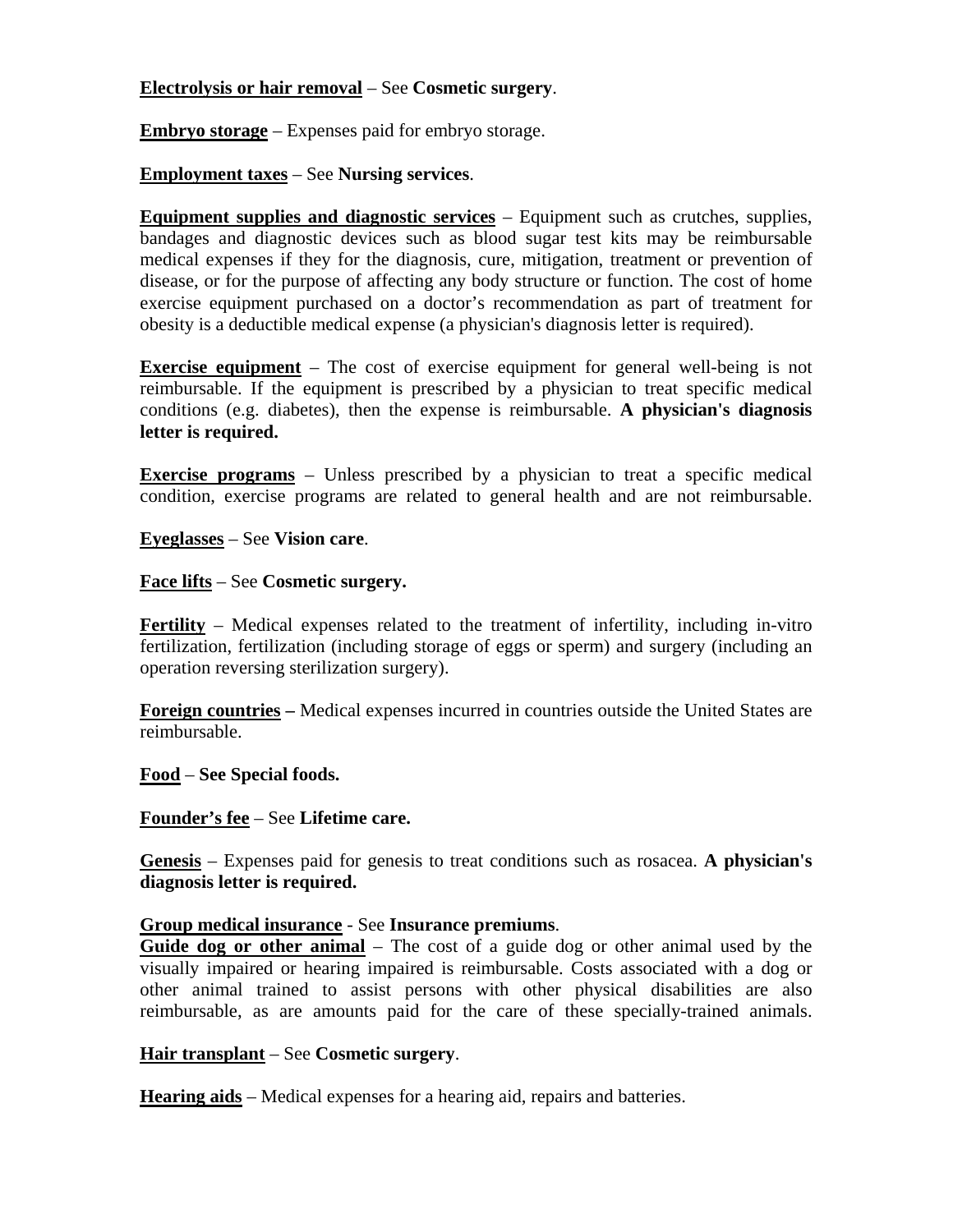**Heart defibrillator** – Expenses paid for heart defibrillators.

# **Holistic treatments** – **See Alternative providers**.

## **Homeopathic treatments** - See **Alternative providers**.

**Hospital** – Expenses incurred as a hospital in-patient or out-patient for laboratory, surgical and diagnostic services qualify as medical expenses.

**Household help** – The cost of household help, even if recommended by a doctor, is prohibited. However, certain expenses paid to an attendant providing nursing-type services see **Nursing services**.

**Human guide** – Expenses for a human guide (example- to take a blind child to school).

**Hypnotherapy** – Expenses paid for hypnotherapy are reimbursable when prescribed by a physician as therapy to treat a medical condition. **A physician's diagnosis letter is required.** 

**Impotence or sexual inadequacy** – Medical expenses related to the treatment of impotence. **A physician's diagnosis letter is required.** 

**Infertility** – Medical expenses related to the treatment of infertility are reimbursable. Eligible expenses may include egg storage, egg donor costs, infertility monitors, in-vitro fertilization and sperm washing. Surrogate costs associated with a qualified dependent of the taxpayer are reimbursable and may include such things as blood compatibility testing and psychological exams. If the surrogate mother is not a qualified dependent of the taxpayer, the costs that the surrogate mother incurs are not reimbursable. Storage costs associated with the freezing of blood cords, embryos, placentas and sperm (sperm banks) are generally reimbursable when a specific medical condition exists. **A physician's diagnosis letter is required.** 

**Insoles** – Expenses paid for insoles to treat a medical condition. **A physician's diagnosis letter is required.** 

**Insulin** – The cost of insulin.

**In-vitro fertilization** – See **Fertility.** 

**Laboratory fees** – Laboratory fees that are part of medical care.

**Lasik eye surgery** – radial keratotomy (RK) or other corrective eye surgery, such as lasik surgery.

**Lead-based paint removal** – The cost of removing lead-based paints from surfaces in a home to prevent a child who has (or has had) lead poisoning from eating the paint These surfaces must be in poor repair (peeling or cracking) or within the child's reach. The cost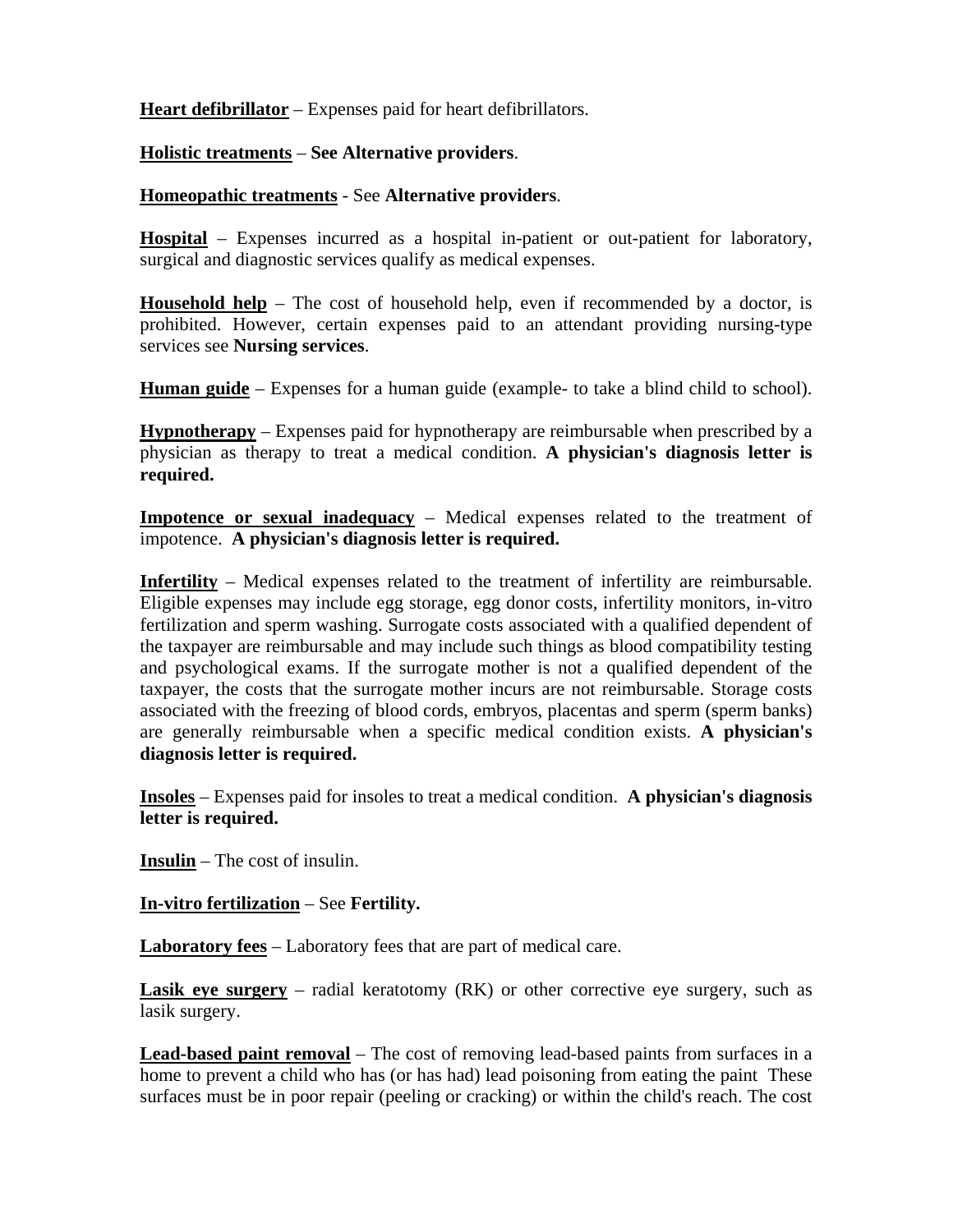of repainting the scraped area, however, is not reimbursable.

**Legal fees** – Legal fees paid to authorize treatment for mental illness are generally reimbursable. However, any part of a legal fee that is a management fee, for example, a guardianship or estate management fee, is not reimbursable.

**Lifetime care** – Part of the life-care fee or "founder's fee" paid either monthly or as a lump sum under an agreement with a retirement home is reimbursable if it is allocable to medical care. The agreement must require a specified fee payment as a condition for the home's promise to provide lifetime care that includes medical care. Also, advance payments to a private institution for the lifetime care, treatment and training of an employee's physically or mentally impaired dependent upon the employee's death or inability to provide care are reimbursable.

#### **Liposuction** – See **Cosmetic surgery**.

**Lodging and meals** – The cost of lodging and meals at a hospital or similar institution are reimbursable if the participant's main reason for being there is to receive medical care. Meals that are not part of inpatient care are not reimbursable.

The cost of lodging not provided in a hospital or similar institution while a participant is away from home is reimbursable if four requirements are met: (1) the lodging is primarily for and essential to medical care; (2) medical care is provided by a doctor in a licensed hospital or in a medical care facility related to, or the equivalent of, a licensed hospital; (3) the lodging is not lavish or extravagant under the circumstances; and (4) there is no significant element of personal pleasure, recreation or vacation in the travel away from home.

The reimbursable amount cannot exceed \$50 for each night for each person. Lodging is included for a person for whom transportation expenses are a medical expense because that person is traveling with the person receiving the medical care. For example, if a parent is traveling with a sick child, up to \$100 per night is reimbursable as a medical expense for lodging. Meals and lodging away from home for medical treatment that is not received at a medical facility, or for the relief of a specific condition, are not reimbursable even if the trip is made on the advice of a doctor.

**Marriage counseling** – Expenses for marriage counseling services do not qualify as medical expenses. However, sexual inadequacy or incompatibility treatment is reimbursable if the treatment is provided by a psychiatrist.

**Massage** – Fees paid for massages are not reimbursable unless they are to treat a physical defect or illness. **A physician's diagnosis letter is required.** See **Therapy.** 

**Massage chair** – Expenses paid for a massage chair to treat a medical condition. **A physician's diagnosis letter is required.** 

**Maternity support** – Expenses paid for a maternity support band.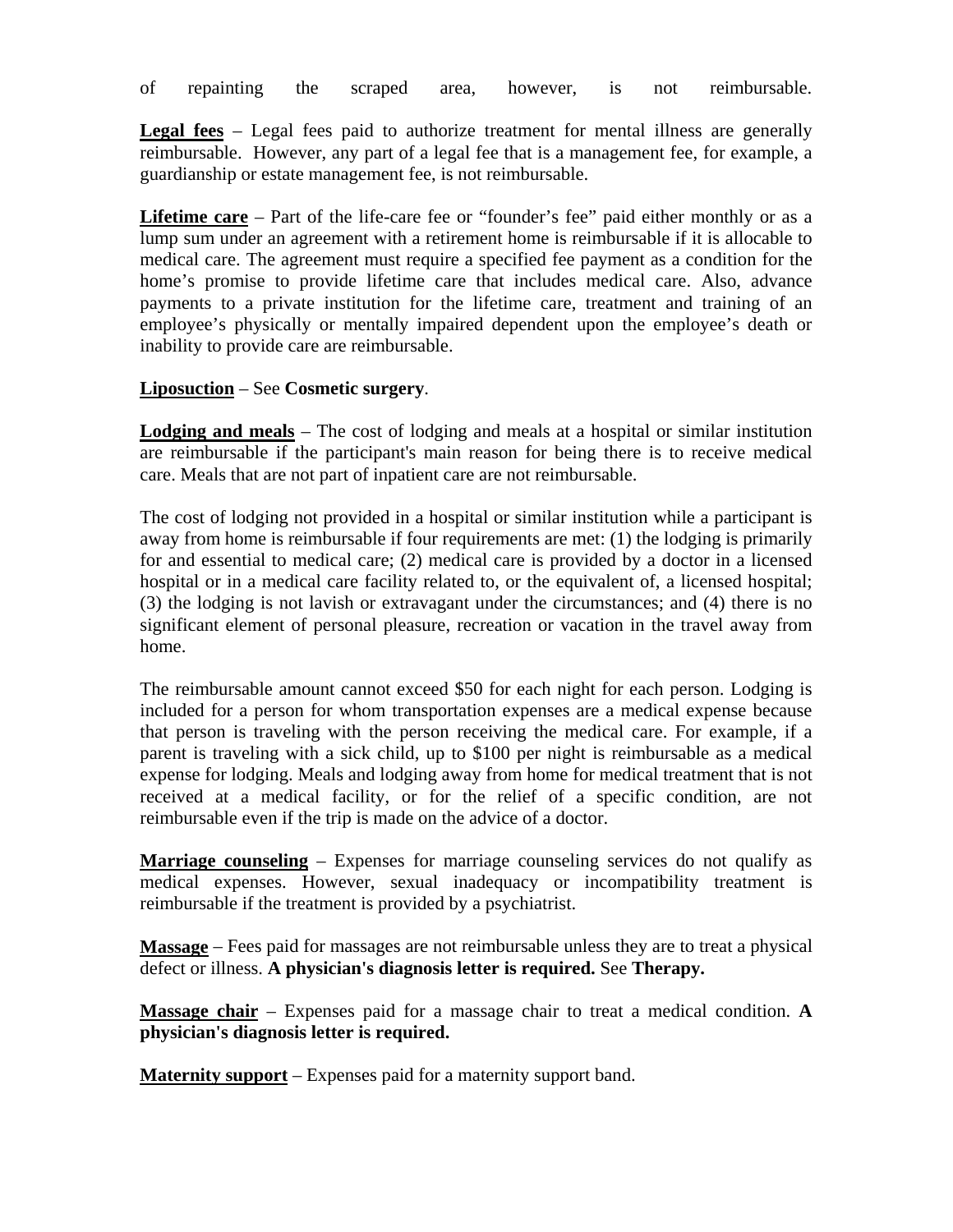**Mattresses** – Mattresses and mattress boards for the treatment of a medical condition. **A physician's diagnosis letter is required.** 

## **Meals** – See **Lodging and meals or Special foods.**

**Medical aids** – Medical aids such as false teeth, hearing aids, orthopedic shoes, crutches and elastic hosiery.

**Medical alert programs** – Expenses incurred to enroll in a medical alert program are reimbursable when accompanied by a **physician's diagnosis letter**.

**Medical information plan** – Amounts paid to a plan that keeps medical information so that it can be retrieved from a computer data bank for medical care.

**Medical services** – Only legal medical services are reimbursable. Amounts paid for illegal operations or treatments, regardless of whether they are rendered by licensed or unlicensed practitioners, are not reimbursable.

**Medicines** – Amounts paid for prescribed medicines and drugs. A prescribed drug is one which requires a prescription by a doctor for its use by an individual. The cost of insulin is also reimbursable. The cost of a prescribed drug brought in (or ordered and shipped) from another country cannot be reimbursed. The importation of prescribed drugs by individuals is illegal under federal law (even if allowed by state law). However, you can be reimbursed for the cost of a prescribed drug that you purchased and consumed in another country if the drug is legal in both the other country and the United States. See **Over-the-counter medicines and drugs.** 

**Mentally retarded, special home for** - The cost of keeping a mentally retarded person in a special home (not the home of a relative) on the recommendation of a psychiatrist to help the person adjust from life in a mental hospital to community living is reimbursable. **A physician's diagnosis letter is required.** 

**Naturopathic treatments** – See **Alternative providers.** 

# **Non-prescription drugs –** See **Over-the-counter medicines and drugs.**

**Nursing home** – The cost of medical care in a nursing home or home for the aged is reimbursable. This includes the cost of meals and lodging in the home if the main reason for being there is to receive medical care.

**Nursing services** – Wages and other amounts paid for nursing services are reimbursable. Services need not be performed by a nurse as long as the services are of a kind generally performed by a nurse. This includes services connected with caring for the patient's condition, such as giving medication or changing dressings, as well as bathing and grooming the patient.

Only the amount spent for nursing services is reimbursable. If the attendant also provides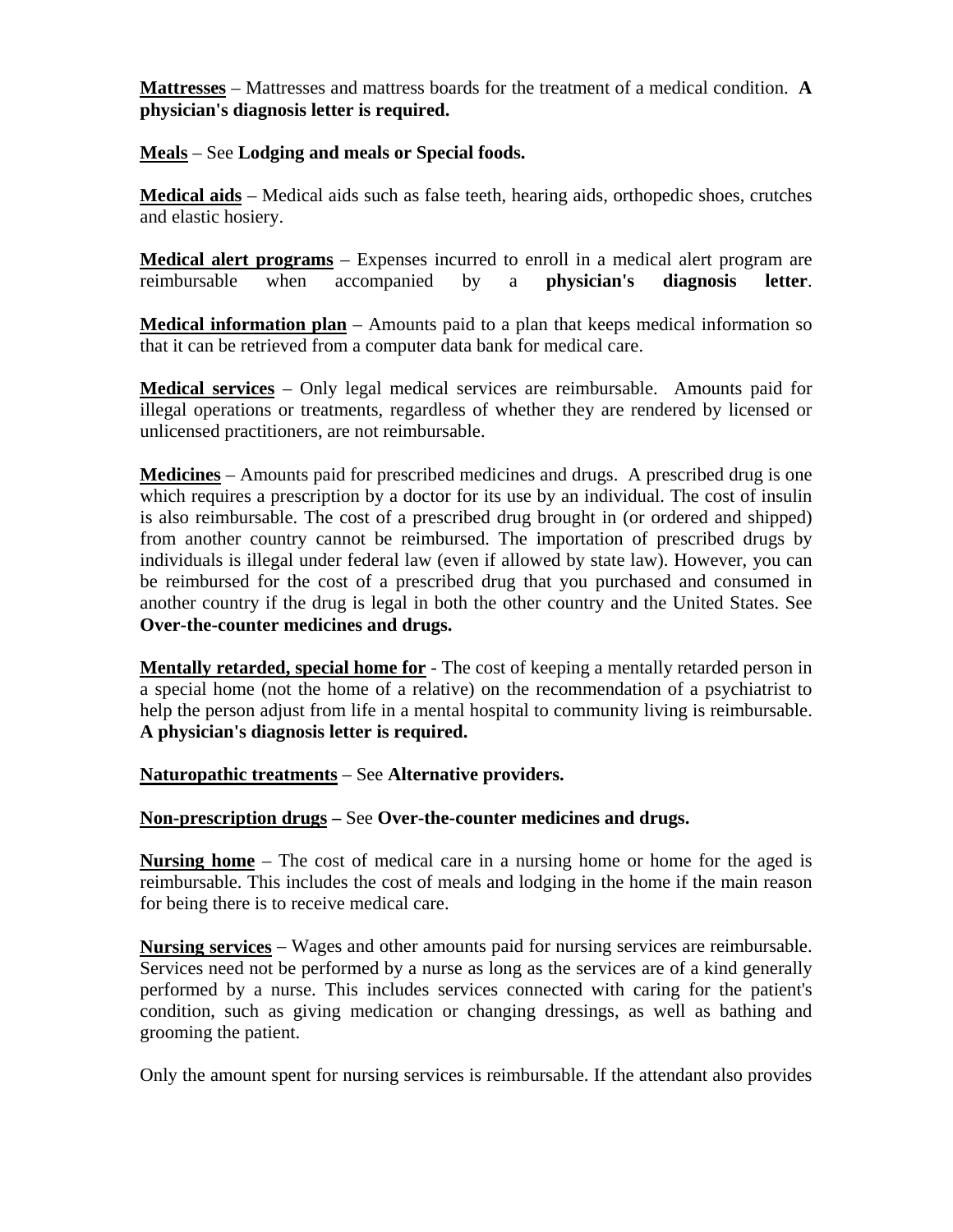personal and household services, these amounts must be divided between the time spent performing household and personal services and the time spent on nursing services.

*Meals* – Amounts paid for an attendant's meals are also reimbursable. This cost may be calculated by dividing a household's total food expenses by the number of household members to find the cost of the attendant's food, then apportioning that cost in the same manner used for apportioning an attendant's wages between nursing services and all other services.

*Upkeep* – Additional amounts paid for household upkeep because of an attendant are also reimbursable. This includes extra rent or utilities paid because of having to move to a larger apartment to provide space for an attendant.

*Infant care* – Nursing or baby sitting services for a normal, healthy infant are not reimbursable.

Social Security, unemployment (FUTA) and Medicare taxes paid for a nurse, attendant or other person who provides medical care are reimbursable on the time spend performing medical care.

## **Optometrist –** See **Vision care.**

**Orthodontia** – Expenses for orthodontic care are generally reimbursable, except care for cosmetic purposes.

**Orthodontia wax** – Expenses paid for orthodontia wax.

**Orthopedic shoes** – **See Medical aids**.

**Organ donor** – See **Transplants**.

**Osteopath** – Services provided by a licensed osteopath.

**Oxygen** – Amounts paid for oxygen or oxygen equipment to relieve breathing problems caused by a medical condition

## **Patterning exercises –** See **therapy.**

**Parking** – See **Transportation**.

**Physical exams** – Physical exams, except for employment-related physicals, are generally reimbursable.

**Pill cutter** – Expenses paid for the purchase of a pill cutter.

**Plane tickets** – Expenses paid for the purchase of a plane ticket for a related hospitalization. See **Transportation**.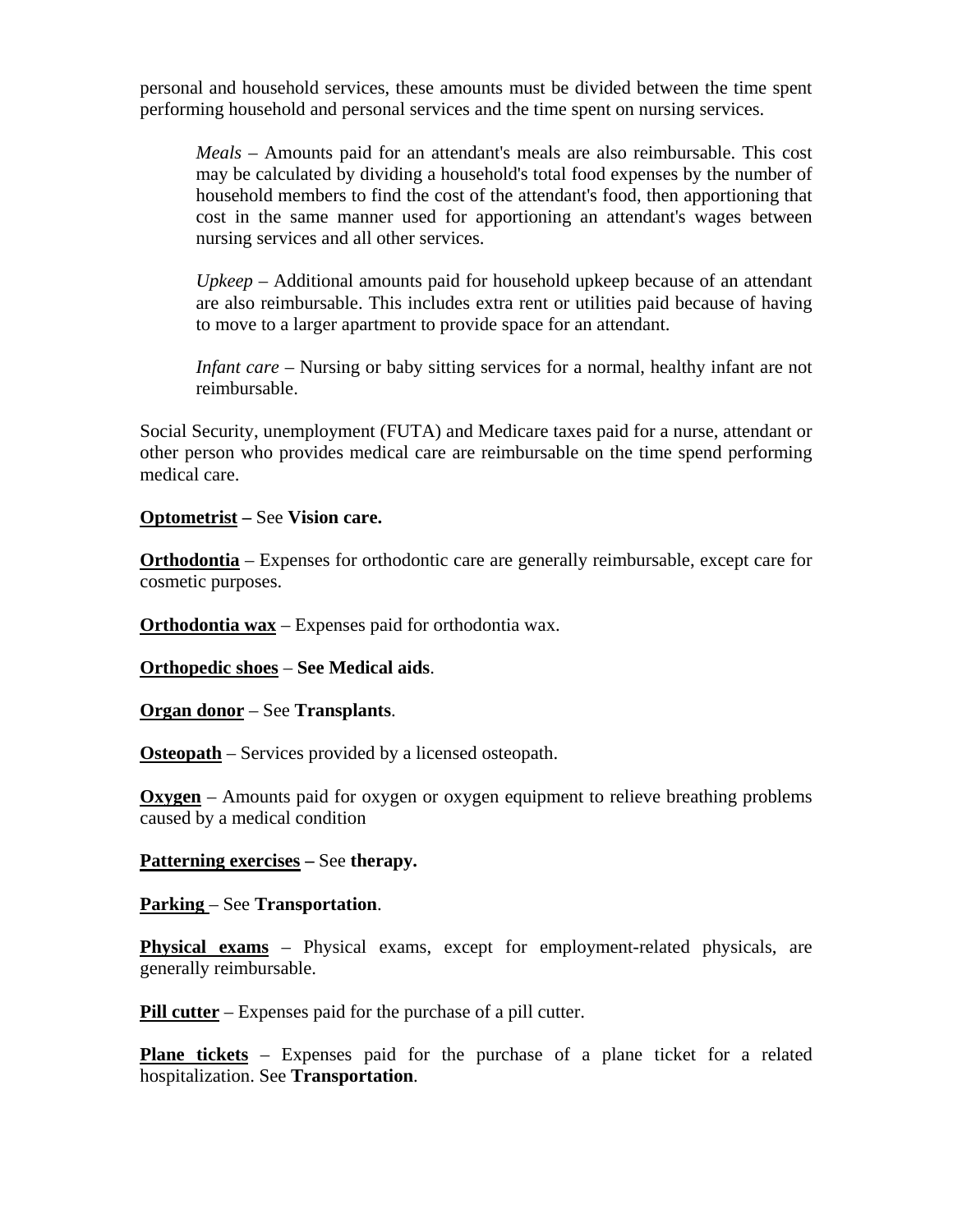**Potty pager** – Expenses paid for the purchase of a potty pager .

**Prescription drugs** – See **Medicines.** 

**Private hospital room** – The extra cost of a private hospital room.

**Propecia®** – Reimbursable when prescribed by a physician for a specific medical condition but not for cosmetic purposes (that is, to stimulate hair growth). **A physician's diagnosis letter is required.** 

**Prosthesis** – **See artificial limb.**

**Psychiatric care** – Expenses for psychiatric care these expenses include the cost of supporting a mentally ill dependent at a specially-equipped medical center where the dependent receives medical care. See **Psychoanalysis and Transportation**.

**Psychoanalysis** – Expenses for psychoanalysis by a licensed professional.

**Psychologist** – Expenses for psychological care by a licensed professional.

**Radial keratotomy** – Radial keratotomy (RK) or other corrective eye surgery such as lasik surgery.

**Radon remediation** – Expenses incurred to remove radon from the residence.

**Reflexology** – Fees paid for massages are not reimbursable unless they are to treat a physical defect or illness. **A physician's diagnosis letter is required.** See **Therapy.** 

**Retin-A** – Expenses are reimbursable when prescribed by a physician for treatment of acne, but not aging. **A physician's diagnosis letter is required.** 

**Rogaine®** – Reimbursable when prescribed by a physician for a specific medical condition but not for cosmetic purposes (that is, to stimulate hair growth). **A physician's diagnosis letter is required.** 

**Sales tax** – Sales tax charges incurred when paying for an eligible expense.

**Shipping charges** – Shipping charges incurred when paying for an eligible expense.

**Shower chair** – Expenses incurred for the purchase of a shower chair are reimbursable when accompanied by a **physician's diagnosis letter**.

**Smoking drugs** – The cost of drugs to stop smoking for the improvement of general health.

**Smoking program** – The cost of a program to stop smoking for the improvement of general health is reimbursable.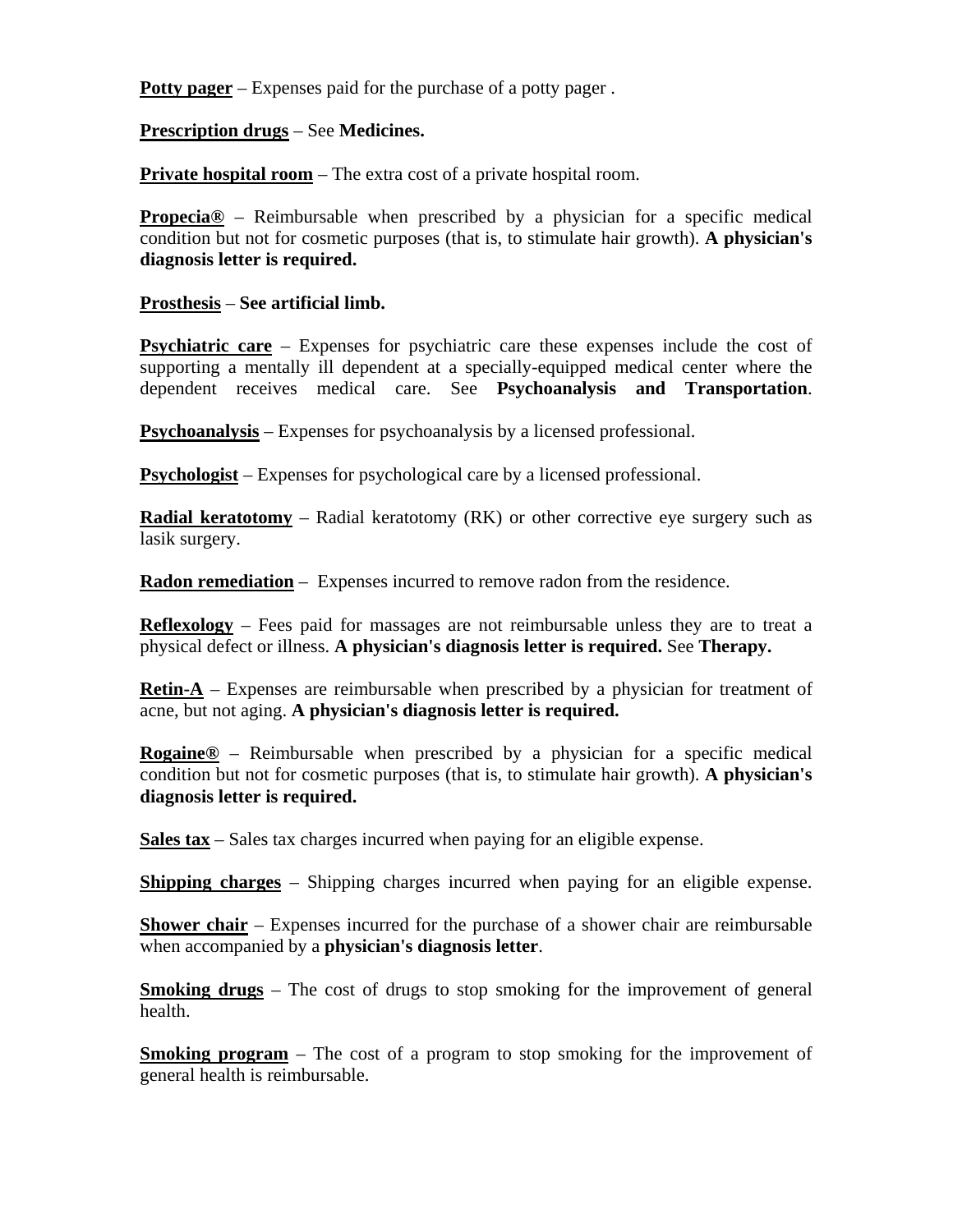**Spa or resort** – Although a visit to a spa or resort may be prescribed by a physician for medical treatment, only the costs of the medical services provided are reimbursable, not the cost of transportation. **A physician's diagnosis letter is required.**

**Special foods** – The costs of special foods and/or beverages - even if prescribed - that substitute for other foods or beverages which a person would normally consume and which satisfy nutritional requirements (such as the consumption of bananas for potassium) are not deductible. However, prescribed special foods or beverages are reimbursable if they are consumed primarily to alleviate or treat an illness or disease and not for nutritional purposes. Special foods and beverages are reimbursable only to the extent that their cost is greater than the cost of the commonly available version of the same product. Claim submission should include the normal cost of the item. **A physician's diagnosis letter is required.** 

**Sperm storage** – Expenses incurred for sperm storage.

**Sports mouth guard** – Expenses incurred for the purchase of a sports mouth guard.

**Sports orthotics** – Expenses paid for sports orthotics are reimbursable when submitted with a **physician's diagnosis letter**.

**Sterilization** – The cost of a legal sterilization (a legally-performed operation to make a person unable to have children).

**Substance abuse** – See **Alcoholism and drug abuse**.

**Taxes, state care or sick tax** – Tax amounts passed on to the participant are reimbursable.

**Teeth guards** – The devices, prescribed to treat teeth grinding of teeth while sleeping are reimbursable. Guards designed for sports use are not reimbursable.

**Telephone** – The costs of purchasing and repairing special telephone equipment that lets a hearing-impaired person communicate over a regular telephone.

**Therapy** – Amounts paid for therapy received as medical treatment, including payments made to an individual for special exercises or music therapy administered to a mentally retarded child, are reimbursable. These so-called "patterning" exercises consist mainly of coordinated physical manipulation of the child's arms and legs to imitate crawling and other normal movements. See **Fitness programs or Massage.** 

**Transplants** – Payments for surgical, hospital, laboratory and transportation expenses for a prospective or actual donor of a kidney or other organ.

**Transportation** – Amounts paid for transportation primarily for, and essential to, medical care. Reimbursable transportation expenses include:

- bus, taxi, train or plane fare, or ambulance service;
- actual car expenses, such as gas and oil (but not expenses for general repair, maintenance, depreciation and insurance);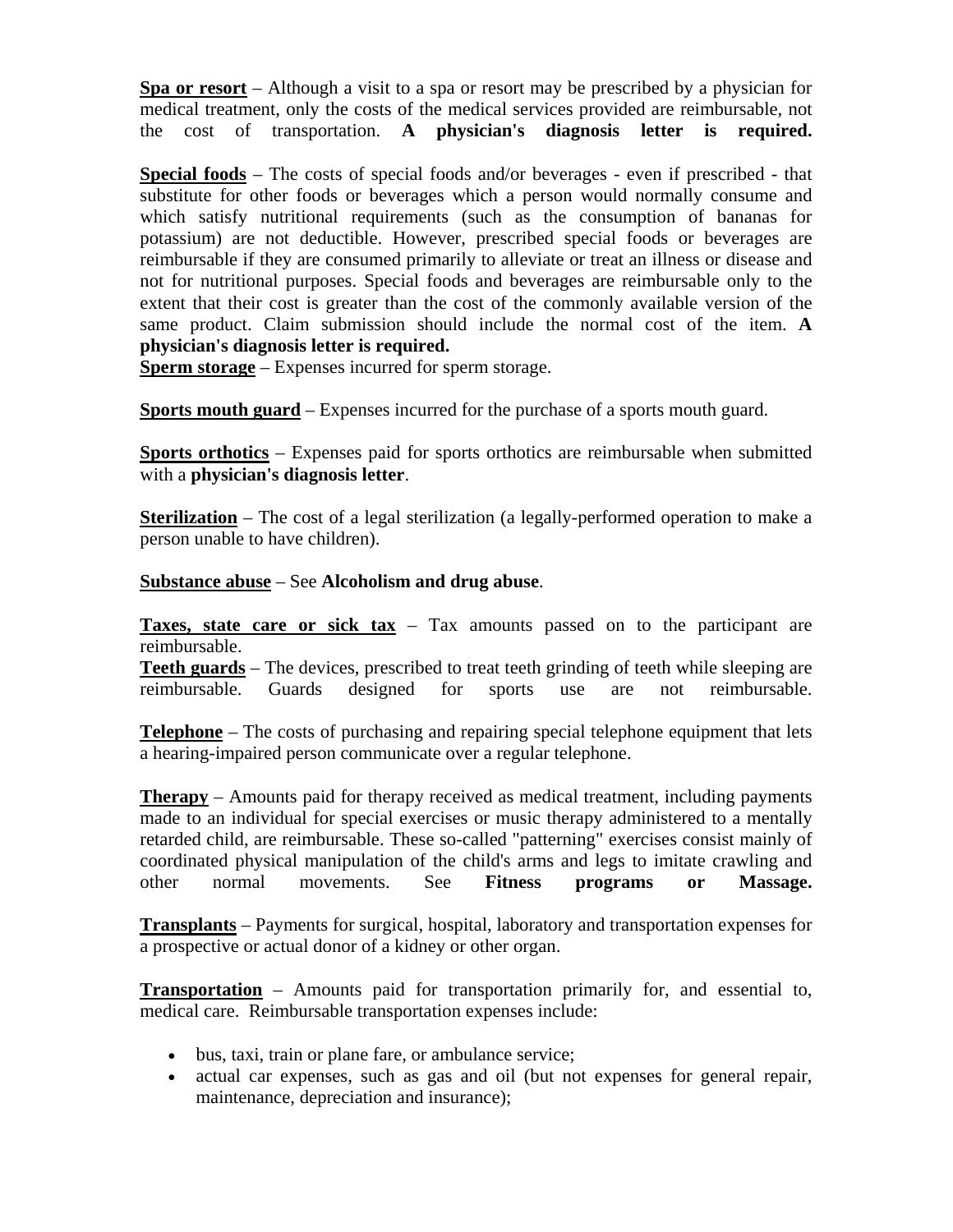- mileage charges from the service provider related to rendering care and patient observation for treatment plan development;
- parking fees and tolls;
- transportation expenses of a parent who must accompany a covered dependent who needs medical care;
- transportation expenses of a nurse or other person who can give injections, medications or other treatment required by a patient who is traveling to get medical care and is unable to travel alone;
- transportation expenses for regular visits to see a mentally ill dependent if these visits are recommended as a part of treatment.

Instead of actual expenses, it is acceptable to use a flat rate per mile for each mile a car is used for medical purposes. The IRS updates this amount annually; refer to IRS publications for the current reimbursable rate. The cost of tolls and parking may be added to this amount.

Reimbursable transportation expenses do not include:

- transportation expenses to and from work, even if a medical condition requires an unusual means of transportation; or
- transportation expenses incurred if, for non-medical reasons, an employee chooses to travel to another location (or to a resort or spa) for an operation or other medical care prescribed by a doctor.

**Trips** – Amounts paid for transportation to another location, if the trip is primarily for and essential to receiving medical services, See **Lodging and meals**. A trip or vacation taken for a change in environment, improvement of morale or general improvement of health, is not reimbursable, even if it is taken at the advice of a doctor.

**Tubal ligation (informally known as getting one's "tubes tied")** – Expenses incurred for a tubal ligation.

**Umbilical Cord Blood Banking** – Costs for banking umbilical cord blood if the blood is banked to treat an existing or imminently probable disease. However, if the blood is banked as a precaution against a disease that might develop in the future, it is no reimbursable.

**Vacation** – See **Trips**.

**Vaccines** – Expenses for vaccines.

**Vasectomy** – Medical expenses related to a vasectomy or vasectomy reversal.

**Viagra** – If prescribed to treat impotence as a specific medical condition, the cost of Viagra is reimbursable.

**Vision care** – Optometric services and medical expenses for eyeglasses and contact lenses needed for medical reasons are reimbursable. Eye exams and expenses for contact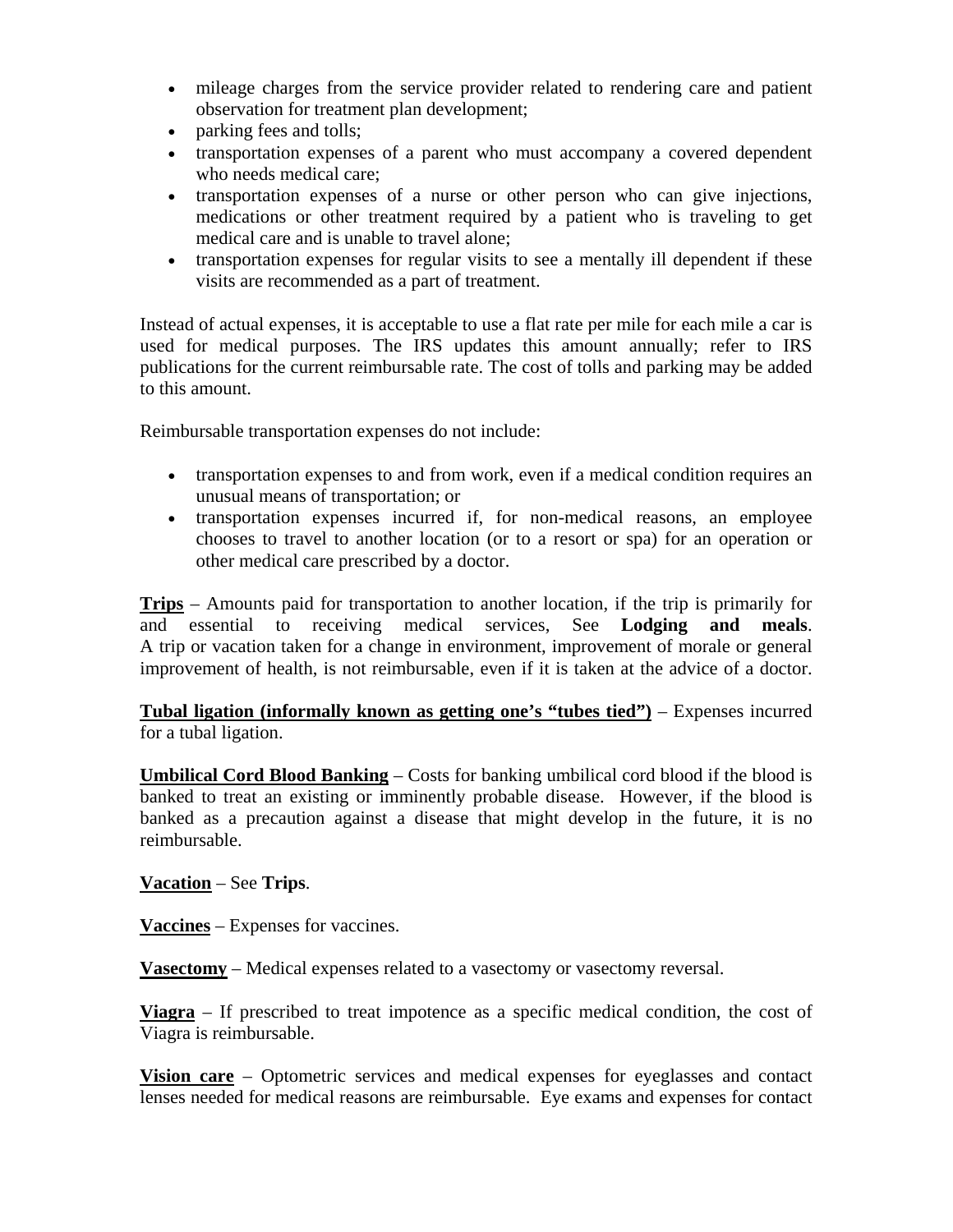lens solutions are also reimbursable. However, premiums for contact lens replacement insurance are not reimbursable. See **Radial keratotomy and Lasik eye surgery**. Other vision services that are covered are:

- contact lens cases;
- corrective swim goggles;
- eye charts;
- eyeglass cases;
- eyeglass cleaning supplies such as cleaning cloths;
- reading glasses;
- eyeglass repair or repair kits;
- safety glasses when the lens correct visual acuity;
- sunglasses or sunglass clips when the lens correct visual acuity; and
- vision shaping.

**Vitamins** – Daily multivitamins taken for general well-being are not reimbursable. Vitamins taken to treat a specific medical condition are reimbursable. Prenatal vitamins, either over-the-counter or obtained by prescription, are also reimbursable. **A physician's diagnosis letter is required.** 

**Walker and accessories** – Expenses paid for a walker to aid mobility and related accessories, such as baskets for carrying items.

**Weight loss aids** – Expenses paid for aids to weight loss are reimbursable when the weight loss program is to treat a medical illness. Aids include pedometers, mixers, scales, action planners, recipe books and audio tapes. **A physician's diagnosis letter is required.** 

# **Weight loss machines** – See **Exercise equipment**.

**Weight loss programs, treatments and prescriptions** – The cost of weight loss programs, treatments and prescriptions for general health are not reimbursable even if a doctor prescribes them. However, if the program, treatment or prescription is prescribed by a physician to treat a medical illness (e.g., heart disease), the expense should be reimbursable. **A physician's diagnosis letter is required.** 

# **Well baby care** – See **nursing services**.

**Wheelchair** – Amounts paid for an autoette or a wheelchair used mainly for the relief of sickness or disability and not just to provide transportation to and from work are reimbursable. The costs of operating and maintaining the autoette or wheelchair are also reimbursable.

**Wheelchair accessories** – Expenses paid for accommodation accessories such as wheelchair backpacks.

# **Wigs** – **See Personal use items**.